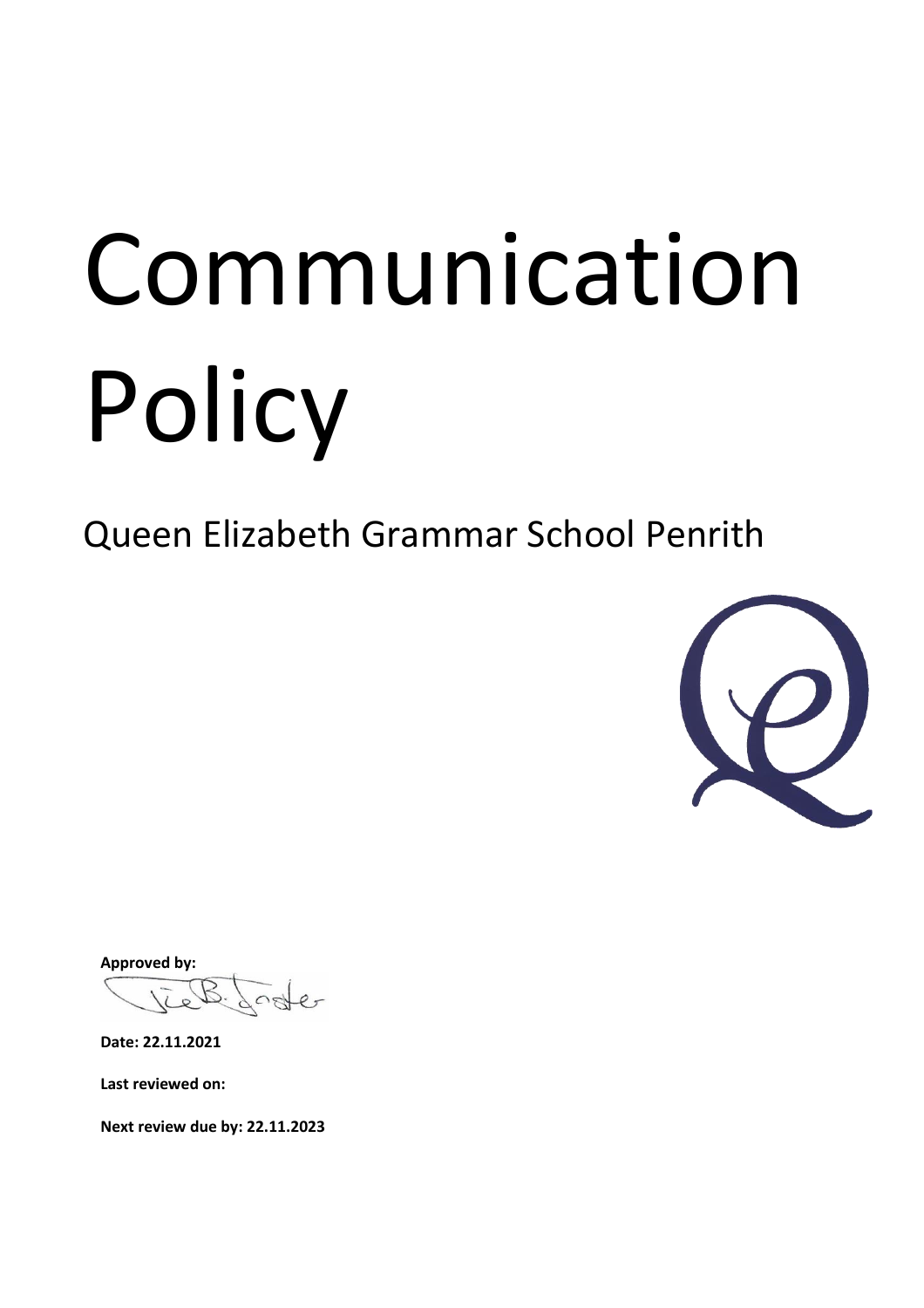# **Contents**

### <span id="page-1-0"></span>**1. Introduction and aims**

We believe that clear, open communication between the school and parents/carers has a positive impact on pupils' learning because it:

- Gives parents/carers the information they need to support their child's education
- Helps the school improve, through feedback and consultation with parents/carers
- Builds trust between home and school, which helps the school better support each child's educational and pastoral needs
- All written and telephone enquiries will be dealt with promptly and parents and carers can expect an acknowledgement within 2 working days

The aim of this policy is to promote clear and open communication by:

- Explaining how the school communicates with parents/carers
- Setting clear standards for responding to communication from parents/carers
- Helping parents/carers reach the member of school staff who is best placed to address their specific query or concern so they can get a response as quickly as possible

In the following sections, we will use 'parents' to refer to both parents and carers

### <span id="page-1-1"></span>**2. Roles and responsibilities**

### **2.1 Headteacher**

The headteacher is responsible for:

- Ensuring that communications with parents are effective, timely and appropriate
- $\sum$  Regularly reviewing this policy

# **2.2 Staff**

All staff are responsible for: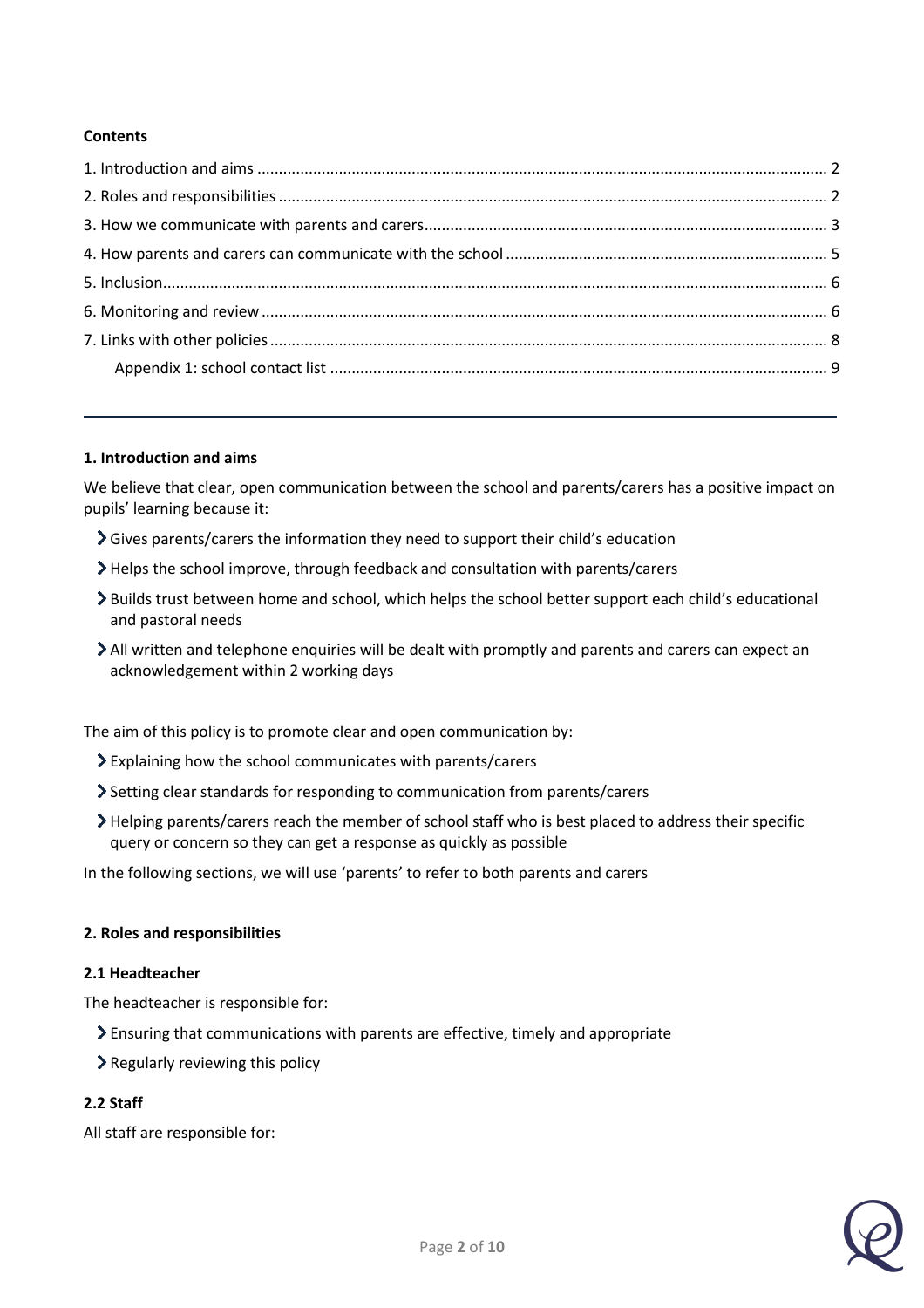- Responding to communication from parents in line with this policy and the school's ICT and internet acceptable use policy
- Working with other members of staff to make sure parents get timely information (if they cannot address a query or send the information themselves)

Staff should not be expected to respond to communications outside of school hours 8.45am-3.45pm, their working hours (if they work part-time), or during school holidays.

# **2.3 Parents**

Parents are responsible for:

- Ensuring that communication with the school is respectful at all times
- Making every reasonable effort to address communications to the appropriate member of staff in the first instance
- Respond to communications from the school (such as requests for meetings) in a timely manner
- > Checking all communications from the school

### <span id="page-2-0"></span>**3. How we communicate with parents and carers**

The sections below explain how we keep parents up-to-date with their child's education and what is happening in school.

Parents should monitor all of the following regularly to make sure they do not miss important communications or announcements that may affect their child.

As a school we have a statutory duty to communicate the school record with both parents with parental responsibility in the case of a split family.

Parents should contact us to discuss any issues with gender specific salutations in school communications.

### **3.1 ParentMail & EduLink**

We use Edulink and parentmail to keep parents and students informed about the following things:

- Upcoming school events
- Scheduled school closures (for example, for staff training days)
- > School surveys or consultations
- Class activities or teacher requests including your child's homework
- > Payments
- Short-notice changes to the school day
- > Our half-termly Newsletter

### **3.2 Text messages**

We will text parents about:

Emergency school closures (for instance, due to bad weather)

### **3.3 Social Media -**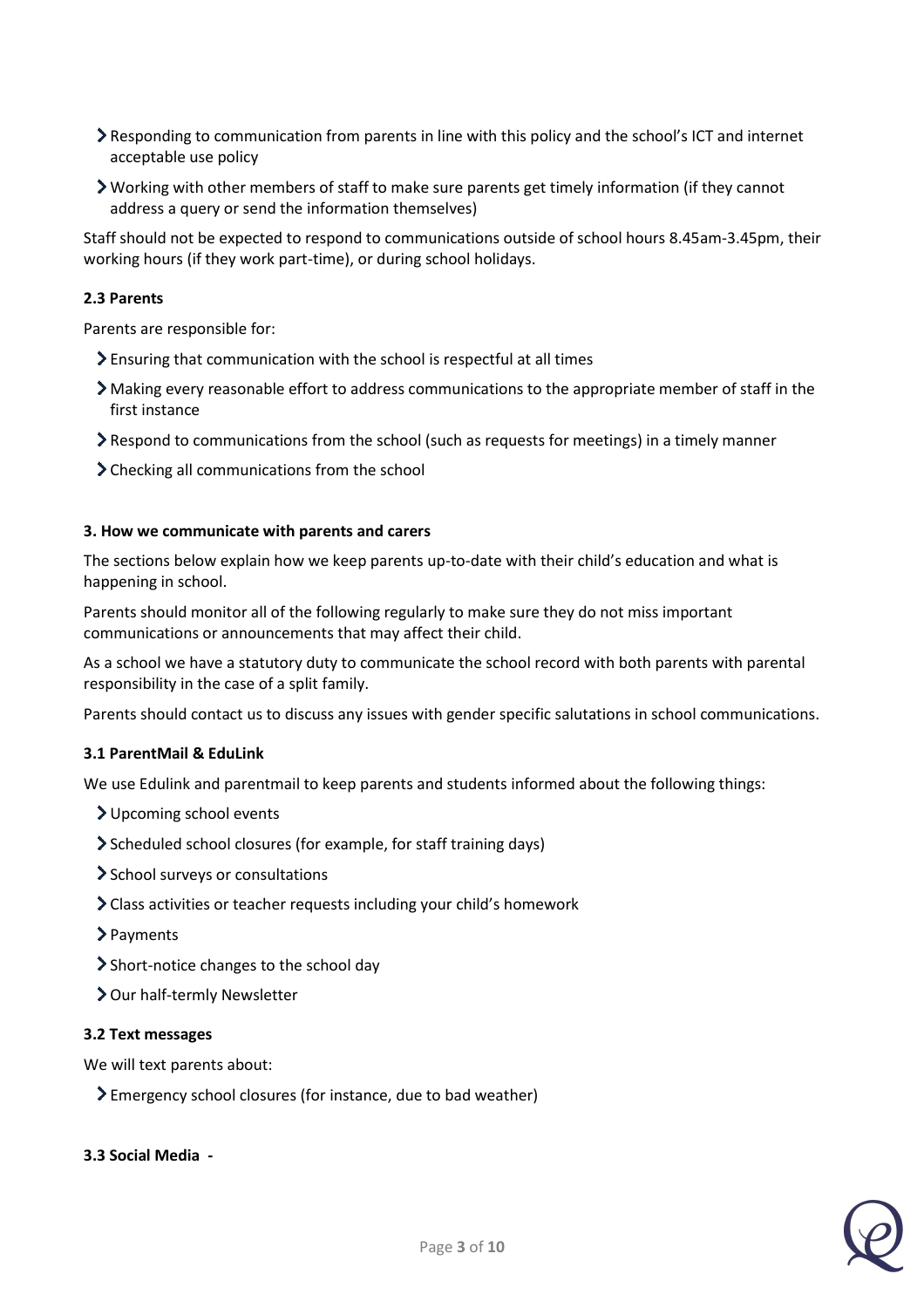We use the following media to convey news, celebrations and to reinforce key messages sent out as above.

- >Facebook
- > Instagram
- >Twitter

### **3.4 School calendar**

Our school website includes a full school calendar for the whole school year.

Where possible, we try to give parents at least 2 weeks' notice of any new events or special occasions not indicated on the school calendar at the start of the academic year (including non-uniform days, special assemblies or visitors, or requests for pupils to bring in special items or materials).

### **3.5 Phone calls**

Staff have discretion to make a phone call to parents/carers to discuss issues related to both academic and pastoral concerns. It would normally be the case that academic issues will be raised initially via edulink and a phone call would be used as follow-up or to clarify any concerns or developments.

When dealing with pastoral issues, a phone call is usually the most effective way to introduce an issue. A record should be kept of any phone calls made either on SIMS or in an email to the relevant Head of Department and/or Head of Year. A confirmatory email to confirm topics covered and outcomes may be sent as soon as possible after the call when there are key issues to confirm in writing.

### **3.6 Letters**

Very little communication is now sent using post, however, we will send the following letters home, often in addition to an electronic version:

- Achievement Postcards
- > Progress
- Celebration Invitation
- Exclusion notifications

### **3.7 Reports**

Parents receive reports from the school about their child's learning, including:

- Once a year a report covering their achievement in each part of the curriculum, how well they are progressing with a written comment from each subject teacher and their form tutor and their attendance
- $\sum$  Termly data reviews
- A report on the results of public examinations

We also arrange annual meetings where parents can speak to their child's teacher(s) about their achievement and progress (see the section below).

### **3.8 Meetings**

We hold one parents' evening per academic year per year group. During these meetings, parents can talk with subject teachers about their child's achievement and progress, the curriculum or schemes of work, their

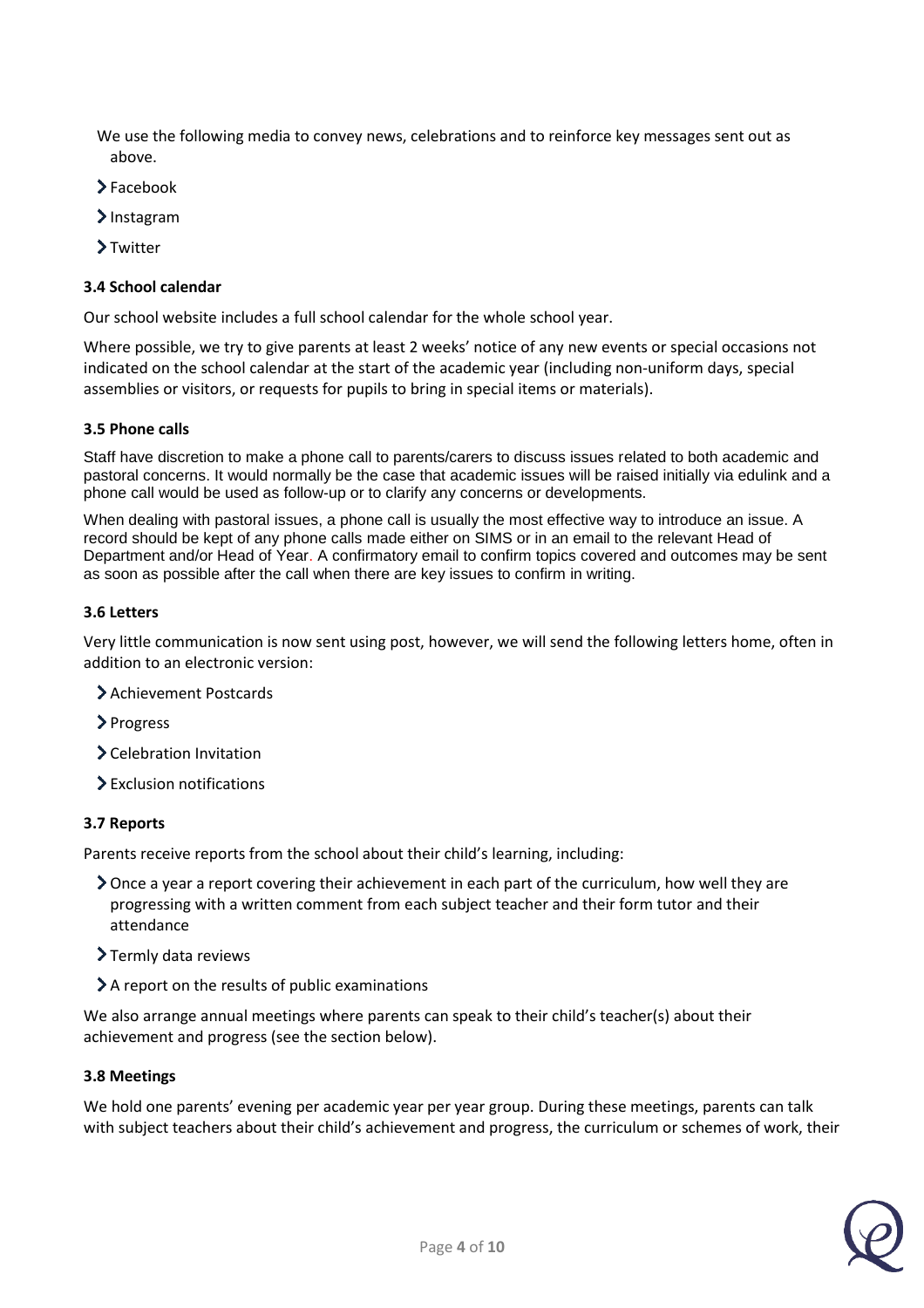child's wellbeing, or any other area of concern. Year 7 parents also have a Year 7 Settling in evening where they meet their child's Form Tutor in September, to discuss how they have settled in.

The school may also contact parents to arrange meetings between parents' evenings if there are concerns about a child's achievement, progress, or wellbeing. These include Attendance and Early Help meetings. An email following the meeting may be felt to be necessary as per 3.5 above.

Parents of pupils with special educational needs (SEN), or who have other additional needs, may also be asked to attend further meetings to address these additional needs.

We also run information evenings such as the Year 11 Exam Success Evening and parents will be notified at least two weeks in advance of such events.

# **3.9 School website and EduLink**

Key information about the school is posted on our website and EduLink, including:

- School times and term dates
- Important events and announcements
- Curriculum information
- Important policies and procedures
- Important contact information

Parents should check the website before contacting the school for information.

### <span id="page-4-0"></span>**4. How parents and carers can communicate with the school**

Please use the list in appendix 1 to identify the most appropriate person to contact about a query or issue, including the school reception number (01768 864621) and email address (reception@qegs.cumbria.sch.uk).

### **4.1 Email**

Parents should always email the school, or the appropriate member of staff, about non-urgent issues in the first instance, rather than making a phone call, as staff are often not available.

We aim to acknowledge all emails within 2 working days, and to respond in full (or arrange a meeting or phone call if appropriate) within 5 working days. By 'working day' we mean a day when the relevant member of staff is in school. We have a large number of part-time staff and they are not expected to respond to messages or queries when they are not working. If working patterns are likely to extend these time for a full response, the recipient should notify the sender.

If a query or concern is urgent, and you need a response sooner than this, please call the school and explain the circumstances to reception.

### **4.2 Phone calls**

If you need to speak to a specific member of staff about a **non-urgent** matter, please email the school reception and the relevant member of staff will contact you within 2 working days. A record should be kept of the phone call, either on SIMS or via an email to relevant Head of Year or Head of Department.

If this is not possible (due to teaching or other commitments), someone will get in touch with you to schedule a phone call at a convenient time. We aim to make sure you have spoken to the appropriate member of staff within 5 working days of your request.

If your issue is urgent, please call the school reception.

Urgent issues might include things like:

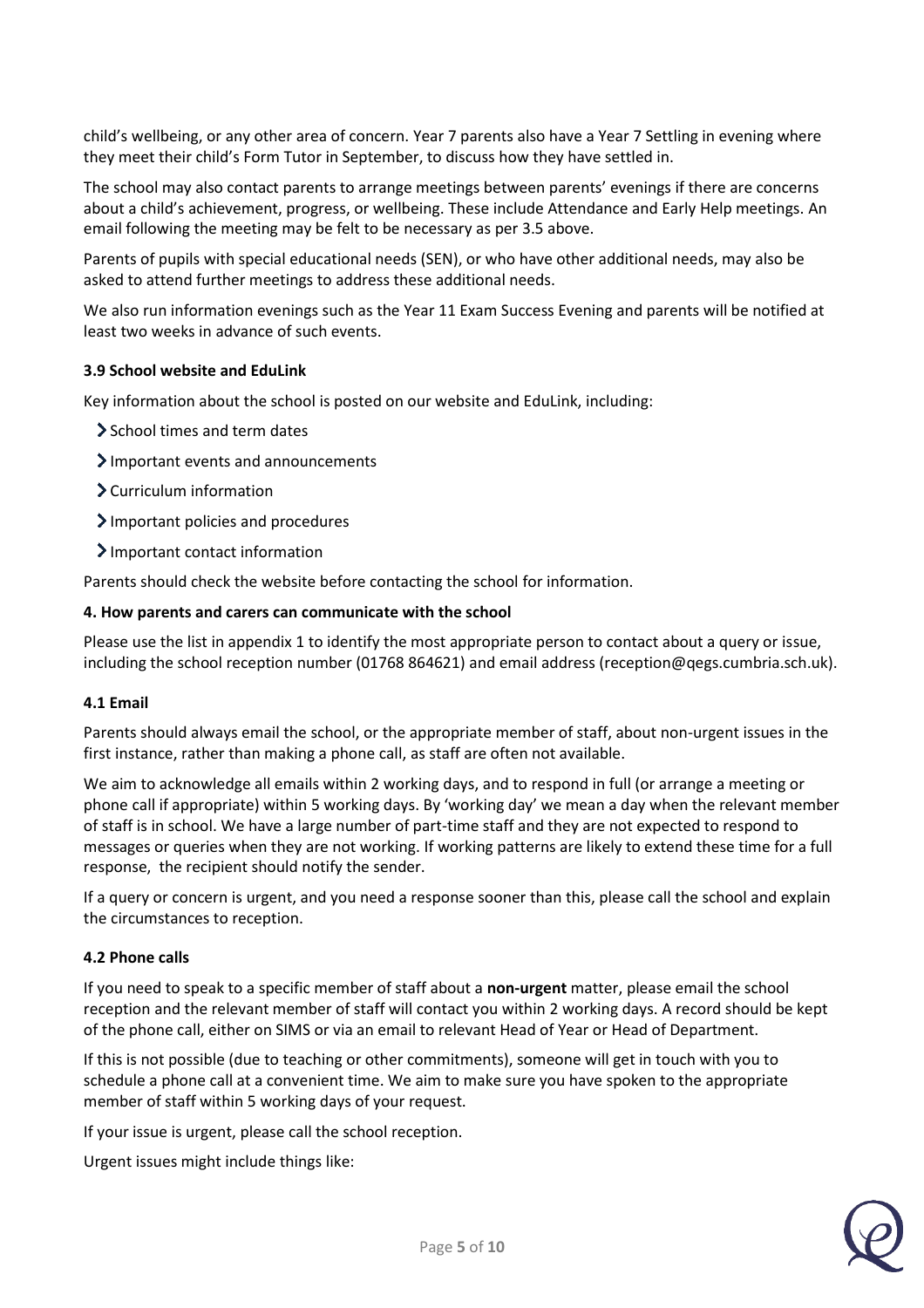> Family emergencies

> Safeguarding or welfare issues

Also, for more general enquiries, please call the school office on 01768 864621.

# **4.3 Meetings**

If you would like to schedule a meeting with a member of staff, please email the appropriate address (see appendix 1), or call the school to discuss an appointment. Often a phone call is sufficient to address a query and school staff will determine the necessity of a meeting.

We try to schedule all meetings within 5 normal working days of the request.

# <span id="page-5-0"></span>**5. Inclusion**

It is important to us that everyone in our community can communicate easily with the school.

We currently make whole-school announcements and communications (such as email alerts and newsletters) available in English.

Parents who need help communicating with the school can request the following support:

- School announcements and communications translated into additional languages
- Interpreters for meetings or phone calls

We can make additional arrangements if necessary. Please contact the school office to discuss these.

# **6. Communications between pupils and staff**

Two way communication between pupils and staff is an important aspect of school life. The school welcomes and encourages pupils to engage in conversation with all members of staff within the school. When communicating with a member of staff pupils should:

- Stand in front of the member of staff they are speaking with;
- Address the member of staff using their formal name e.g. Mrs Smith, never referring to a member of staff by their first name;
- Be respectful, do not talk over, raise voice or walk away before the conversation has ended.

When communicating with pupils staff should use pupils' first names and full names of staff (Mr Surname

and Ms/Mrs Surname) in front of pupils. Try to avoid generic terms of: Sir and Miss to convey politeness.

Pupils may also email staff on their school accounts in relation to their learning. All pupils are taught email protocol:

- Complete the subject line
- Use Ms/Mrs/Mr and Surname as salutation
- Use Standard English
- Avoid abbreviations
- Sign off with Thank you or Kind Regards.

Correspondence is to remain professional at all times.

Staff are never permitted to use personal email accounts when communicating with pupils.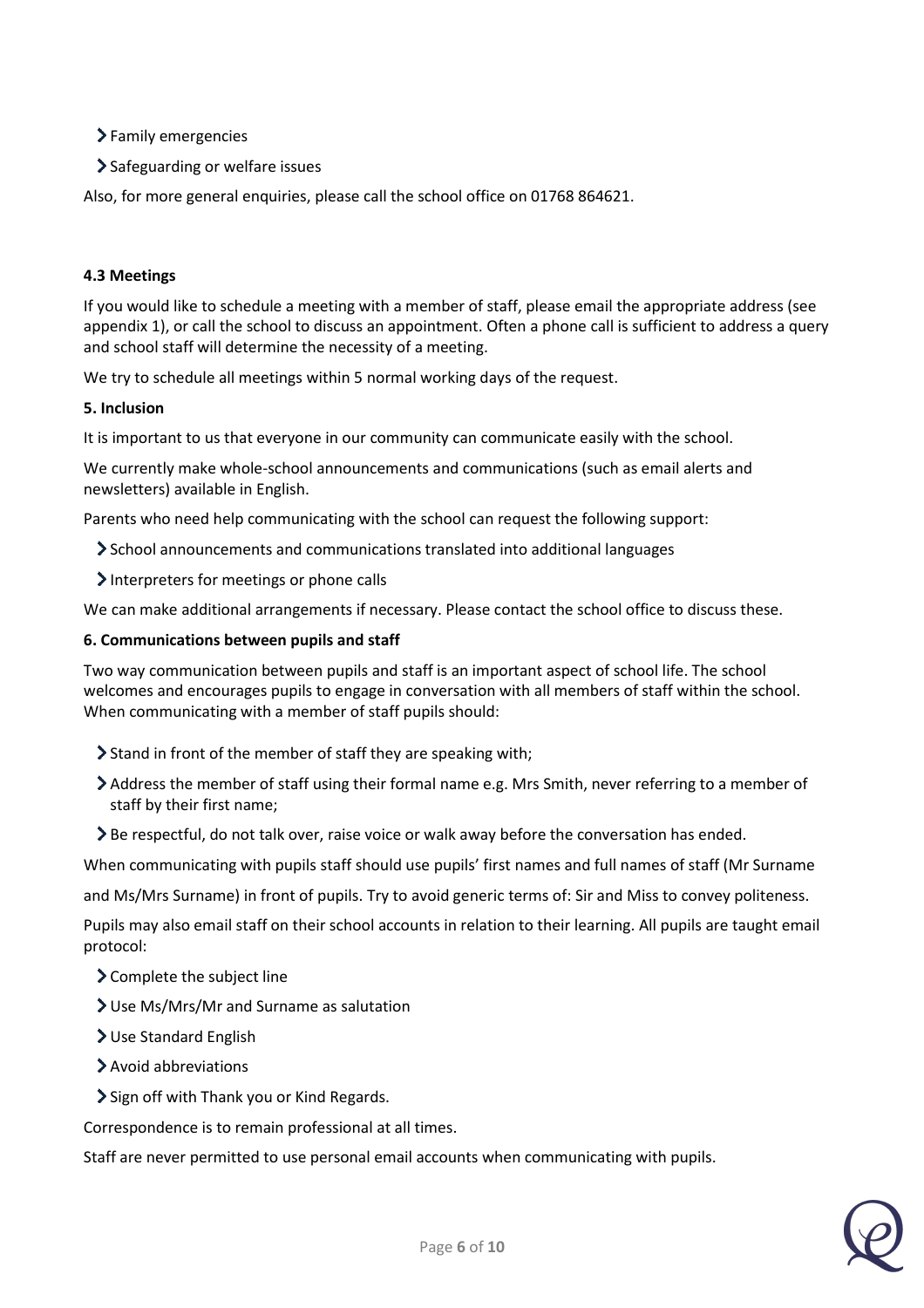Pupils are expected to check their emails/edulink daily and delete / archive regularly.

# **7. Communication between QEGS staff**

Verbal

Staff are to use first names when communicating with each other and full names (Mr/Dr/Ms/Mrs Surname) in front of pupils. Avoid generic terms of: Sir and Miss to convey politeness. Email

- Consider whether an email is appropriate when face to face communication may be more conducive;
- Avoid exclusive email correspondence without requesting or organizing a face to face meeting;
- Avoid send or reply all, unless necessary;
- Keep emails concise, use Standard English and bullet points if necessary
- Staff to check emails twice a day.
- Use group emails as appropriate. Email groups are as follows:
	- All Staff Teaching Staff
	- All Staff Admin Staff
	- SLT
	- ESLT
	- Every Department
	- Heads of Department
	- Heads of Year
	- Finance
	- Further pupil breakdowns are then available by emailing through SIMS.

All messages should indicate as a part of the message line if the message is urgent/non-urgent. Staff should not be expected to respond to emails sent outside of their working hours until they are back in school.

Staff should ensure they log rewards and sanctions via Edulink and staff with access to CPOMS must record any concerns on CPOMS as soon as possible.

Agendas for staff meetings are to be circulated at least five days in advance. The minutes of the meeting to be circulated to all relevant parties where possible within two weeks of the meeting. This is good practice and should apply to all internal meetings.

# **8. Dealing with the media**

Any communications from media sources should always be referred to the Headteacher for comment or otherwise. Any material being sent to media outlets must also be approved by the Headteacher.

# **9. School trips, visits and activities**

The school will endeavor to publish all proposed trips, visits and activities on the school calendar at the start of each academic year. Parents and carers will be notified by Edulink/parentmail of trips, visits and activities that their child/children may wish to participate in as early as possible, and within at least two weeks of the proposed trip, visit or activity. Occasionally opportunities arise during the academic year to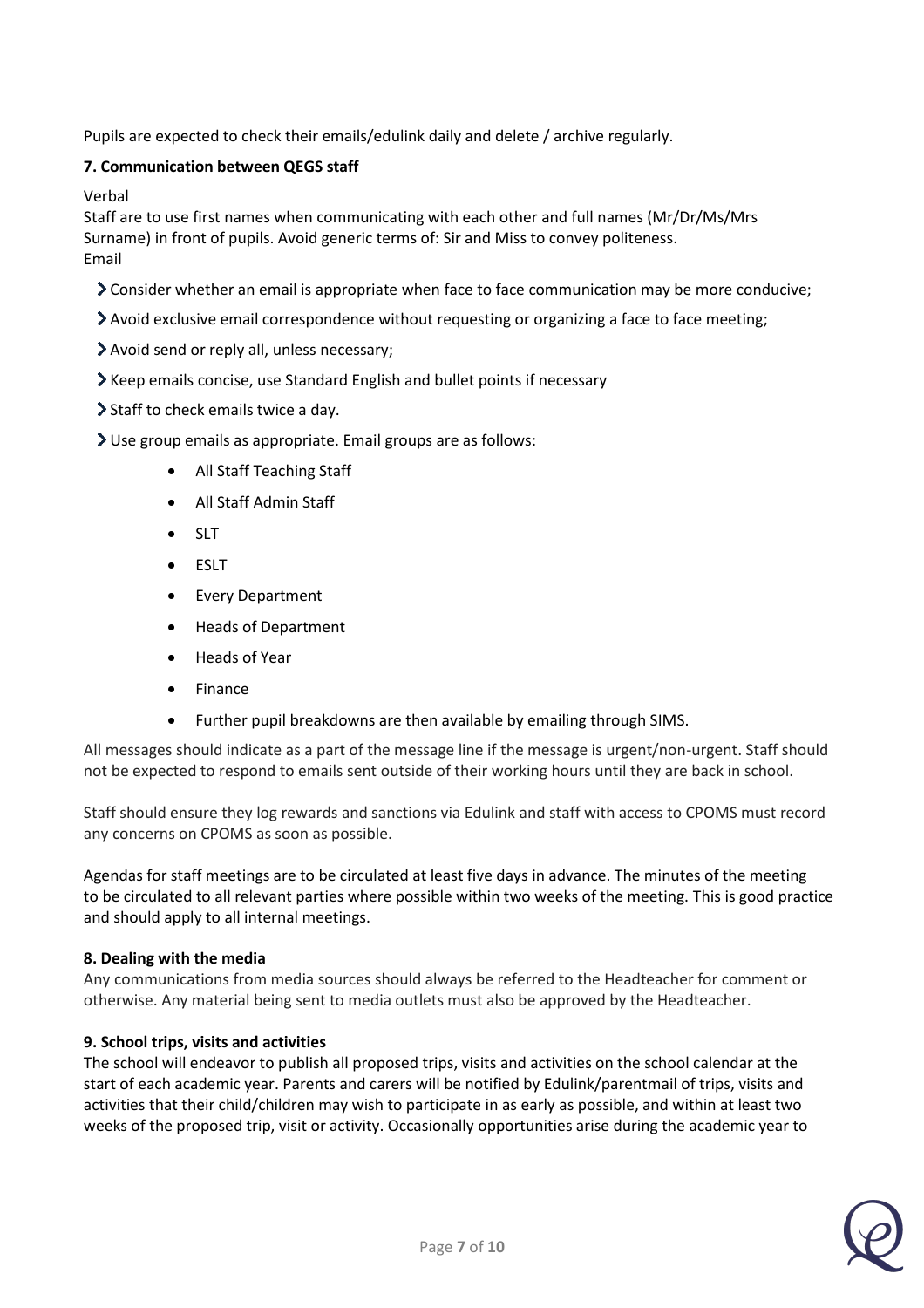offer pupils additional trips, visits or activities that were not known or available when the school calendar was published.

# **10. Severe weather and emergency closure**

In the event of emergency closure, communication will be made to parents and carers via ParentMail, EduLink or text. Parents and carers should also tune in to local radio and check the school website and social media channels (e.g. Twitter).

## **11. Prospective parents/carers**

The school prospectus is published on the website. Prospective parents and carers may request a printed copy. Prospective parents and carers are invited to an Open Evening in the June of the child's Year 5 to facilitate registration for the entrance examination in September of Year 6. Prospective parents and students should also attend published tours during the spring term to enable them to see the school operating.

### <span id="page-7-0"></span>12**. Monitoring and review**

The headteacher monitors the implementation of this policy and will review the policy every 2 years. The policy will be approved by the governing board.

### <span id="page-7-1"></span>**13. Links with other policies**

The policy should be read alongside our policies on:

- ICT and internet acceptable use
- > Staff code of conduct
- > Complaints

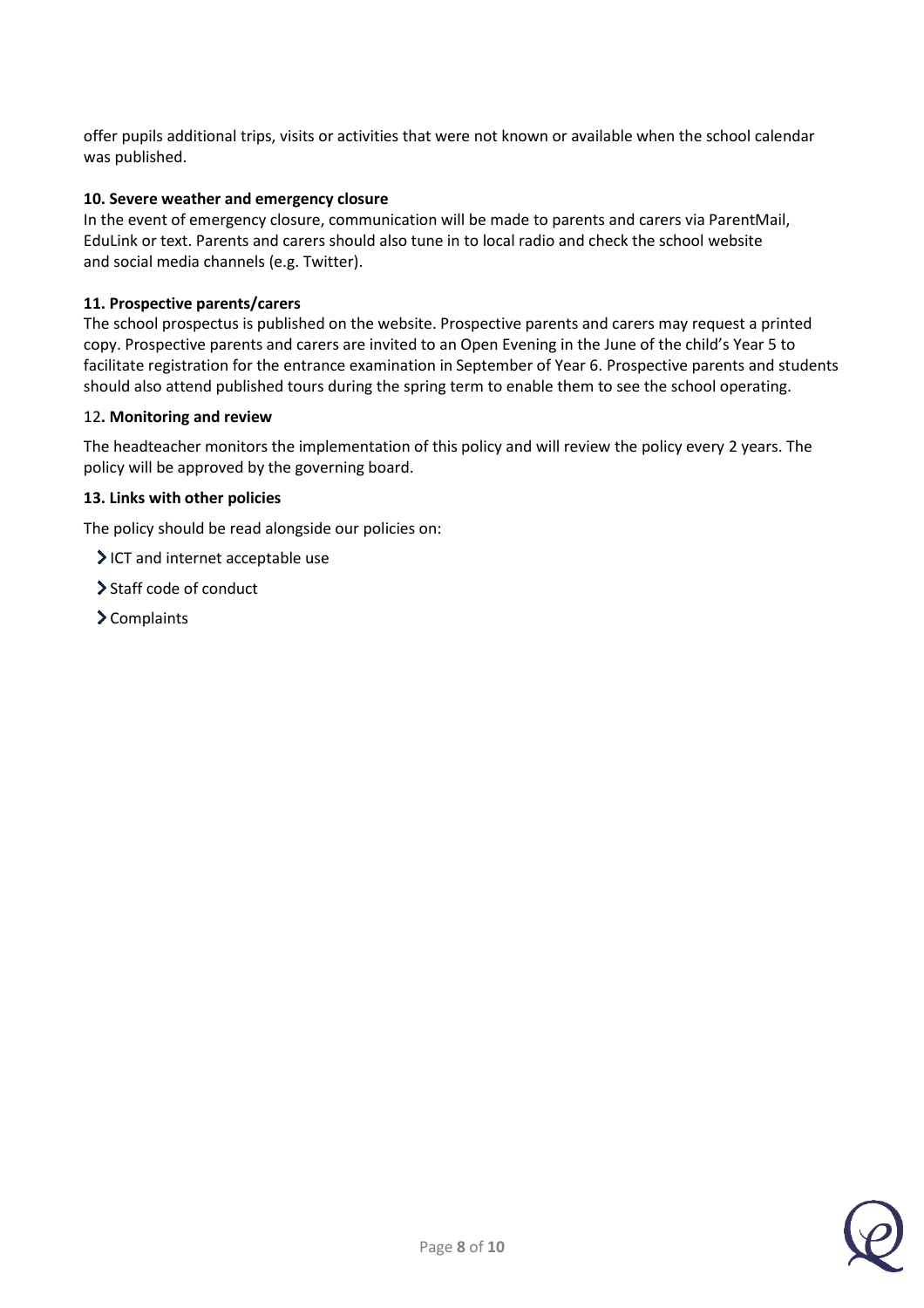<span id="page-8-0"></span>**Appendix 1: school contact list**

# **Who should I contact?**

If you have questions about any of the topics in the table below, or would like to speak to a member of staff:

- > Email or call the school office on [reception@qegs.cumbria.sch.uk](mailto:reception@qegs.cumbria.sch.uk) or 01768 864621
- Put the subject and the name of the relevant member of staff (from the list below) in the subject line (for emails)
- We will forward your request on to the relevant member of staff

**Remember:** check our website first, much of the information you need is posted there.

We try to respond to all emails within 2 working days.

| <b>I HAVE A QUESTION ABOUT</b>                           | <b>WHO YOU NEED TO TALK TO</b>                                              |
|----------------------------------------------------------|-----------------------------------------------------------------------------|
| My child's learning/class<br>activities/lessons/homework | Subject staff                                                               |
| My child's wellbeing/pastoral support                    | Form Teacher                                                                |
| Payments                                                 | Finance                                                                     |
| School trips                                             | Finance                                                                     |
| Uniform/lost and found                                   | Reception                                                                   |
| Attendance and absence requests                          | If you need to report your child's absence, call the<br>Attendance Officer. |